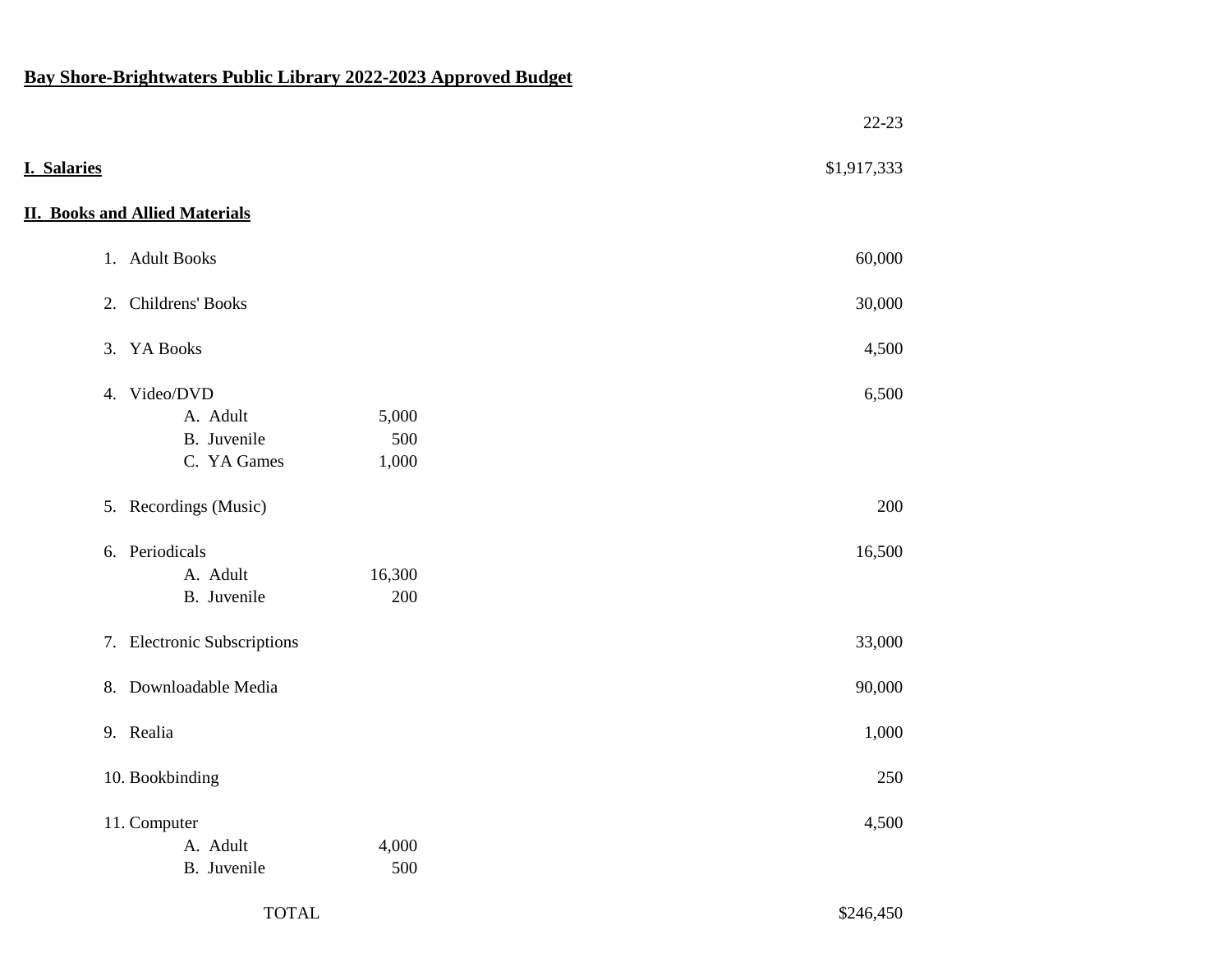| <b>III. Equipment and Supplies</b>                                                    | $22 - 23$        |
|---------------------------------------------------------------------------------------|------------------|
| 1. Furniture & Equipment<br>A. Over \$500<br>12,000<br><b>B.</b> Under \$500<br>8,000 | 20,000           |
| 2. Computer Equipment                                                                 | 5,000            |
| 3. Miscellaneous Library Purchases                                                    | 6,000            |
| 4. Office & Library Supplies                                                          | 35,000           |
| 5. Postage                                                                            | 10,000           |
| <b>TOTAL</b>                                                                          | \$76,000         |
| <b>IV. Fuel and Utilities</b>                                                         | $22-23$          |
| 1. Telephone                                                                          | 7,000            |
| 2. SCLS Telecommunications Project                                                    | 14,500           |
| 3. Cable Telecommunications                                                           | $\boldsymbol{0}$ |
| 4. Natural Gas                                                                        | 4,500            |
| 5. PSEG                                                                               | 95,000           |
| 6. Water                                                                              | 2,500            |
| <b>TOTAL</b>                                                                          | \$123,500        |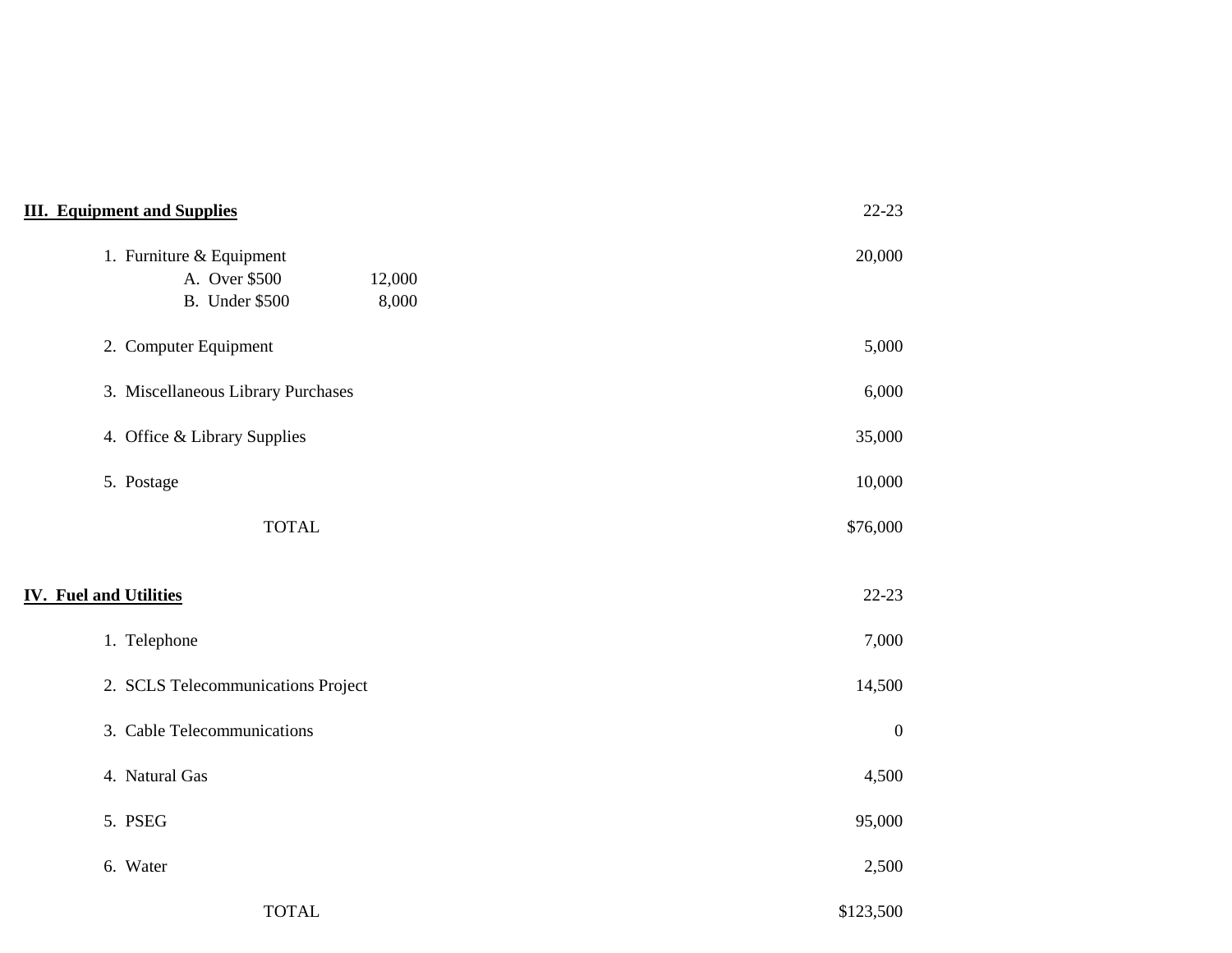| <b>V. Programs and Memberships</b>      | $22 - 23$ |
|-----------------------------------------|-----------|
| 1. Membership Dues                      | 2,500     |
| 2. Displays & Brochures                 | 20,000    |
| 3. Conference & Travel                  | 1,500     |
| 4. Programs                             |           |
| A. Adult                                | 16,000    |
| B. Childrens'                           | 16,500    |
| C. Young Adult                          | 6,000     |
| D. Summer Reading Activities            | 12,000    |
| E. Bandshell 4th of July Performance    | 1,250     |
| F. Lecture Series                       | 1,500     |
| G. George Goodman Film Series           | 200       |
| H. Annual Program                       | 10,000    |
| I. Reimbursed Programs                  | 23,000    |
| 5. Contract for Library Services (SCLS) | 43,500    |
| 6. Professional Fees                    | 8,500     |
| 7. Museum Pass Program                  | 7,000     |
| <b>TOTAL</b>                            | \$169,450 |
| VI. Retirement and Health Insurance     | $22-23$   |
| 1. Retirement                           | 175,000   |
| 2. Social Security (7.65%)              | 146,676   |
| 3. Disability                           | 2,400     |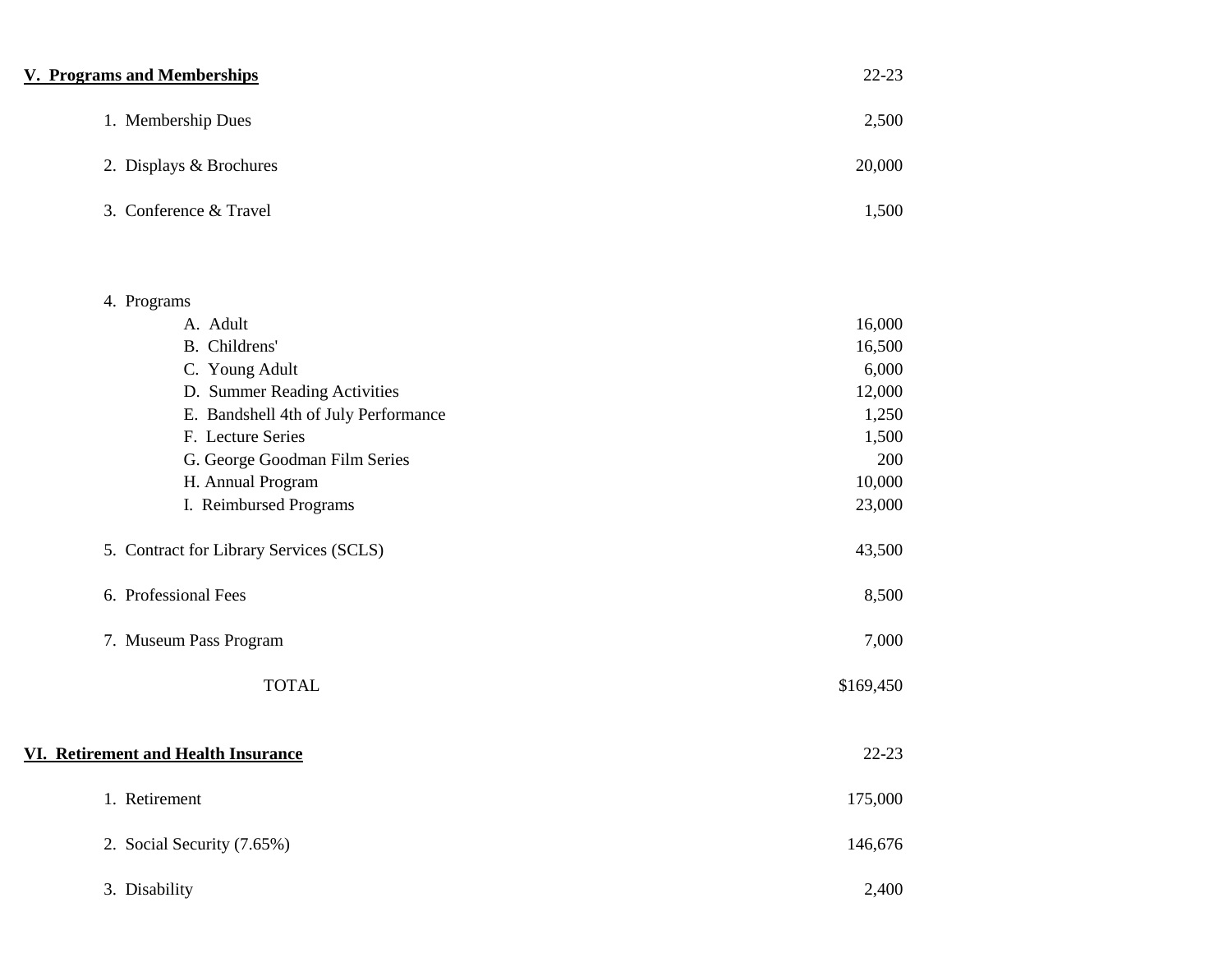| 4. Health Insurance              | 410,000        |
|----------------------------------|----------------|
| 5. Dental Insurance              | 25,000         |
| 6. Life Insurance                | 700            |
| 7. Unemployment                  | $\overline{0}$ |
| 8. Other Employee Benefits (EAP) | 2,000          |
| <b>TOTAL</b>                     | \$761,776      |

| <b>VII. Accountant and Insurance</b>       | $22 - 23$ |
|--------------------------------------------|-----------|
| 1. Accountant                              | 11,550    |
| 2. Insurance (General)                     | 30,500    |
| 3. Flood Insurance                         | 7,200     |
| 4. Umbrella Policy (\$5M)                  | 5,200     |
| 5. Compensation Insurance                  | 17,000    |
| 6. Legal                                   | 5,000     |
| <b>TOTAL</b>                               | \$76,450  |
|                                            |           |
| <b>VIII. Service Contracts and Repairs</b> | $22 - 23$ |
| 1. Service Contracts - Office              | 3,500     |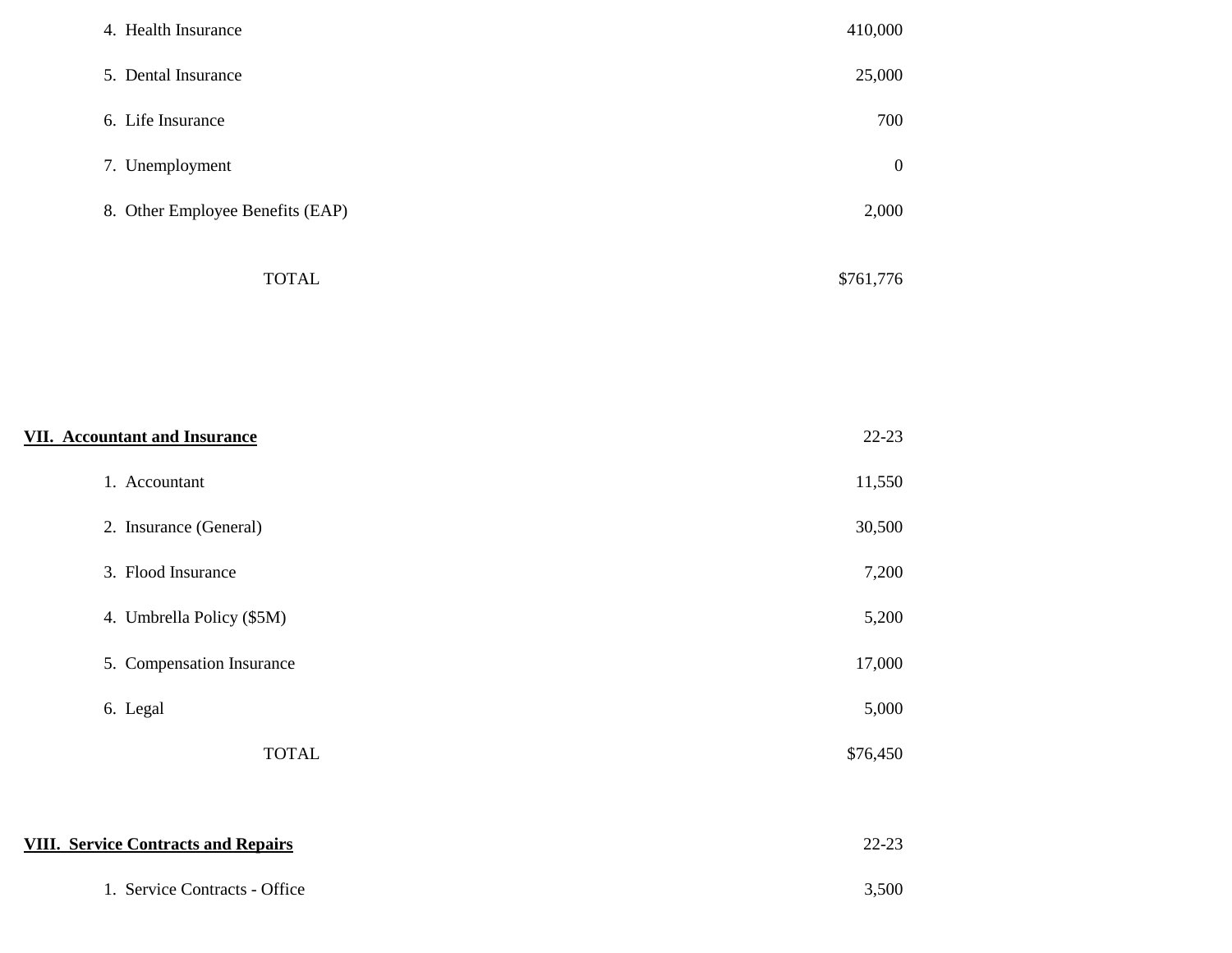| 2. Circulation Control System                                               | 15,000    |  |
|-----------------------------------------------------------------------------|-----------|--|
| 3. Custodial & Maintenance Supplies                                         | 14,000    |  |
| 4. Repairs                                                                  | 8,000     |  |
| 5. Building Repair & Maintenance                                            | 10,000    |  |
| 6. Service Contracts - Maintenance                                          | 78,000    |  |
| <b>TOTAL</b>                                                                | \$128,500 |  |
|                                                                             |           |  |
| <b>IX. Capital Improvement, Major Repairs and Technological Enhancement</b> | $22 - 23$ |  |
| 1. Capital Improvement Funds                                                | 35,000    |  |
| 2. Major Repairs                                                            | 30,000    |  |
| 3. Technological Enhancement                                                | 11,000    |  |
| 4. DASNY Bond Repayment(15th)                                               | 630,000   |  |
| 5. DASNY Administrative Fees                                                | 5,500     |  |
| <b>TOTAL</b>                                                                | \$711,500 |  |
|                                                                             |           |  |
| X. Miscellaneous                                                            | $22 - 23$ |  |
| 1. Refunds                                                                  | 1,500     |  |
| 2. Budget Vote                                                              | 10,000    |  |
| 3. Bank Fees                                                                | 800       |  |
| <b>TOTAL</b>                                                                | \$12,300  |  |